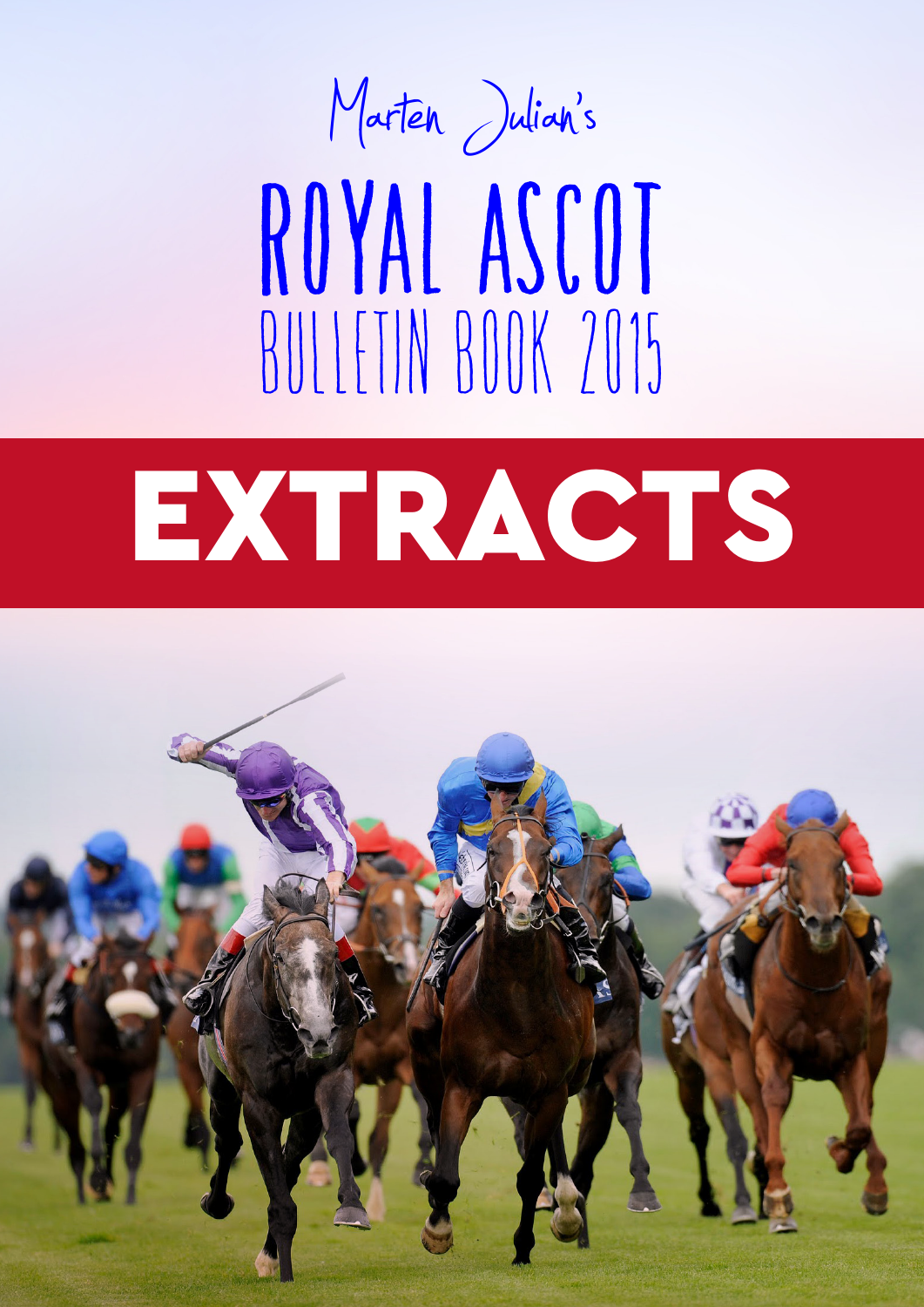# *From the Prince Of Wales's Stakes Preview …*

Free Eagle's position at the head of the market owes more to his reputation and potential than racecourse achievements. He does not, though, have a great deal to find on the book and his trainer is seldom far adrift in his assessment of a horse's class.

#### *The Conclusion...*

I would not want to oppose Free Eagle. He has not yet had the chance to display the level of talent his trainer believes him capable of, but if conditions are right then this will be his chance to show it. Western Hymn's form entitles him to be shorter than 12/1 while Arab Spring and Cannock Chase have more to offer, especially the latter on quick ground.

# *From the Royal Hunt Cup Preview …*

It can only be a matter of time before **Gm Hopkins** wins the big handicap his ability entitles him to. He probably would have won last year's Cambridgeshire rather than the consolation race had he managed to creep into the foot of the handicap. On that occasion he comfortably beat 21 rivals from a mark of 91.

Raised 9lb to 100, he then ran moderately on his next two starts. He again finished weakly on his return in the Lincoln but was found to be suffering from ulcers. He shaped far better next time at Newbury, just failing to catch Spark Plug after the winner got first run on him. A 4lb rise, from 99 to 103, doesn't help but I understand John Gosden has long believed that this son of Dubawi has Pattern-class potential and this stiff mile should suit his style of racing. He seems fine on any ground.

#### *The Conclusion …*

Chil The Kite is an early fancy for the race. He would have gone close last year with a clear run and he is fairly weighted. His trainer Hughie Morrison has laid him out for this race. Gm Hopkins will again go close while fast ground will suit Ayaar. Spark Plug could make the frame.

### *Without the benefit of entries for many of the races, Marten selected seven horses as likely contenders for the meeting. Of these, three ran and they all won ...*

#### **Arab Dawn (4yr Grey Gelding)** - **Hughie Morrison**

This consistent grey, who has made the first three in six of his 11 starts, is expected to have another crack at a big Royal Ascot handicap having finished fifth in last year's King George V Stakes to Elite Army. That was from a mark of 90 and he then went on to run third to The Corsican and fourth to Air Pilot, both off the same mark. He ended the season running second to Hidden Gold over a mile and a half at Lingfield. Arab Dawn made a pleasing enough start to the new season with a one and a half lengths third in a 1m 4f 0-105 handicap at Newmarket's Guineas meeting (93). A 3lb rise, to 96, does not make life any easier but his trainer has kept him fresh especially for the Royal meeting and he is indifferent to the ground. The plan is the Duke of Edinburgh Stakes. **WON 6/1**

#### **Balios (3yr Chestnut Colt)** - **David Simcock**

Balios is going to prove himself a very good colt in time but, even so, it was a shame to see him ruin a favourable handicap mark on his seasonal return in a race he should have won.

Jamie Spencer's patient hold-up style of riding does not suit every horse, and it was frustrating to see him ride the colt, who has a strong stamina-based pedigree, for speed in a 1m 2f Listed race at Newmarket's Guineas meeting.

Balios had won a 1m maiden at Kempton in November on his only start last year and, rated here on 86, he was meeting horses at level weights on marks between 94 and 102. In running the winner Best Of Times, rated on 98, to half a length it was inevitable that his mark would rise and he is now on 103.

Balios came home very well, pulling up in front of the winner, and he is bred to thrive over a longer trip (his dam won over 1m 7f). I am confident that Balios will be competing in Pattern class company before long but connections may like to try him in a top handicap before then, with Royal Ascot's King George V Handicap a possible option. The colt also has an entry for the King Edward VII Stakes. **WON 3/1**